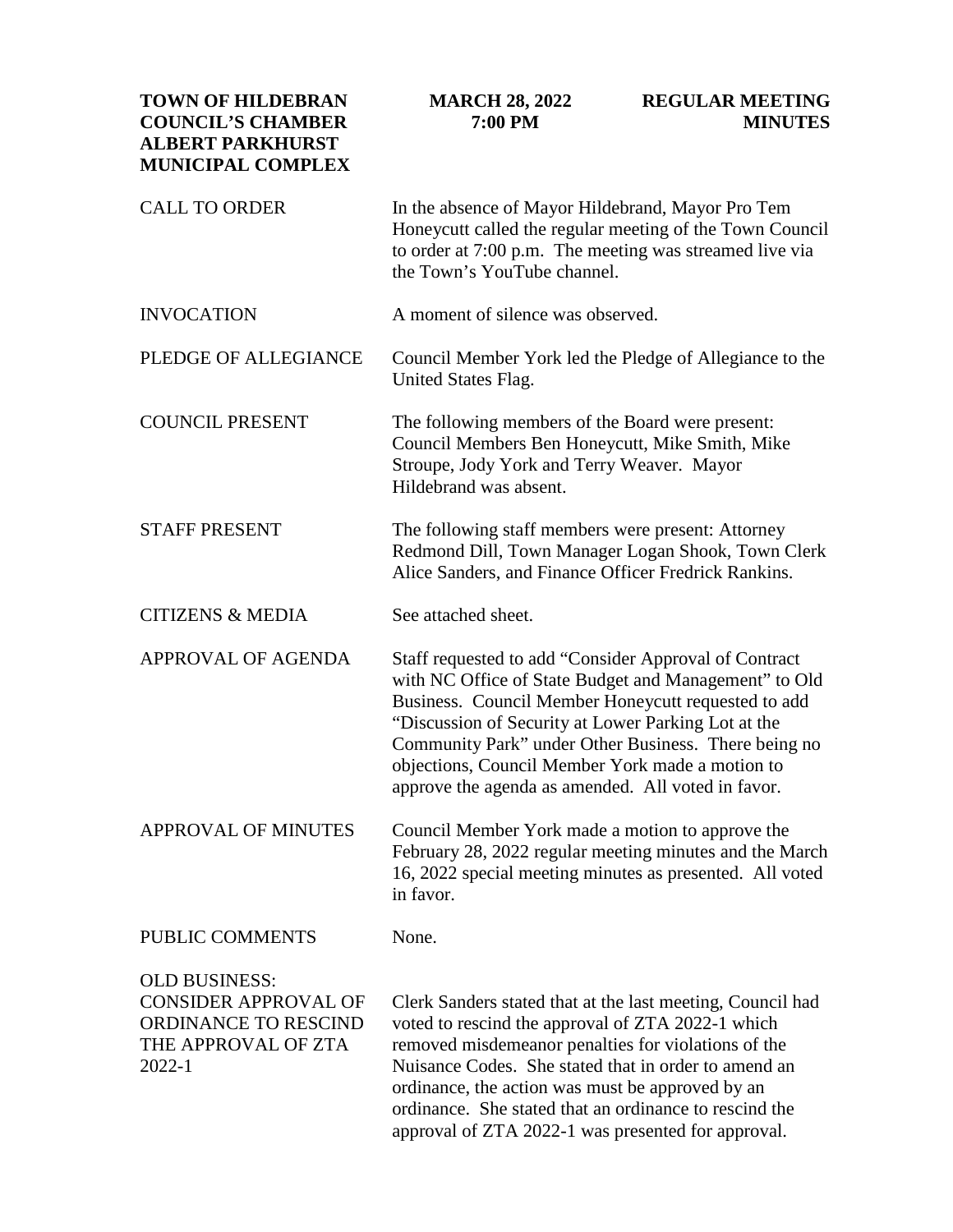Council Member York made a motion to approve the Ordinance to Amend a Provision of the Code Of Ordinances, Section 3. Nuisance Codes and Violations, Article 1 Nuisance, Section 3-1.11 – Penalties to rescind ZTA 2022-1 and to keep the wording in the Ordinance as originally stated. All voted in favor. A copy of the ordinance is hereby incorporated by reference and made a part of these minutes (Attachment A).

Town Manager Shook stated that a Capital Project Ordinance was presented for approval. The Ordinance establishes a budget in the amount of \$750,000 for Royal Park. Of that amount, up to \$289,700 will be reimbursed by the Parks and Recreation Trust Fund (PARTF). The Ordinance includes the expenditures that were included in the Town's PARTF grant request. Council Member Smith made a motion to approve the PARTF Fund Grant Capital Project Ordinance for Royal Park in the amount of \$750,000 and the related budget amendment in the amount of \$173,000 as presented. All voted in favor. Copies of the ordinance and budget amendment are hereby incorporated by reference and made a part of these minutes (Attachment B and C).

Town Manager Shook stated that a Capital Project Ordinance was presented for approval for the Town's State Capital Infrastructure Fund (SCIF) grant. The ordinance establishes a budget in the amount of \$150,000 for renovations to the auditorium and/or Royal Park. He stated that Council has already earmarked these funds to the auditorium, but stated that Council can choose to reallocate those funds to Royal Park in the future if auditorium renovations fall through. Council Member Stroupe made a motion to approve the SCIF Fund Grant Capital Project Ordinance for renovations to the auditorium and/or Royal Park as presented. All voted in favor. A copy of the ordinance is hereby incorporated by reference and made a part of these minutes (Attachment D).

Town Manager Shook stated that a Capital Project Ordinance was presented for approval for the Town's Locally Administered Projects Program (LAPP). The Ordinance establishes a budget in the amount of \$520,000 for the Main Ave E sidewalk project and will be between the Town and NC Department of Transportation. He stated that the estimated costs of the project was provided

## CONSIDER APPROVAL OF CAPITAL PROJECT ORDINANCE FOR PARTF FUND FOR ROYAL PARK AND RELATED BUDGET AMENDMENT

CONSIDER APPROVAL OF CAPITAL PROJECT ORDINANCE FOR SCIF FUND FOR AUDITORIUM RENOVATION AND/OR ROYAL PARK

CONSIDER APPROVAL OF CAPITAL PROJECT ORDINANCE FUND FOR LAPP FOR MAIN AVE E SIDEWALK PROJECT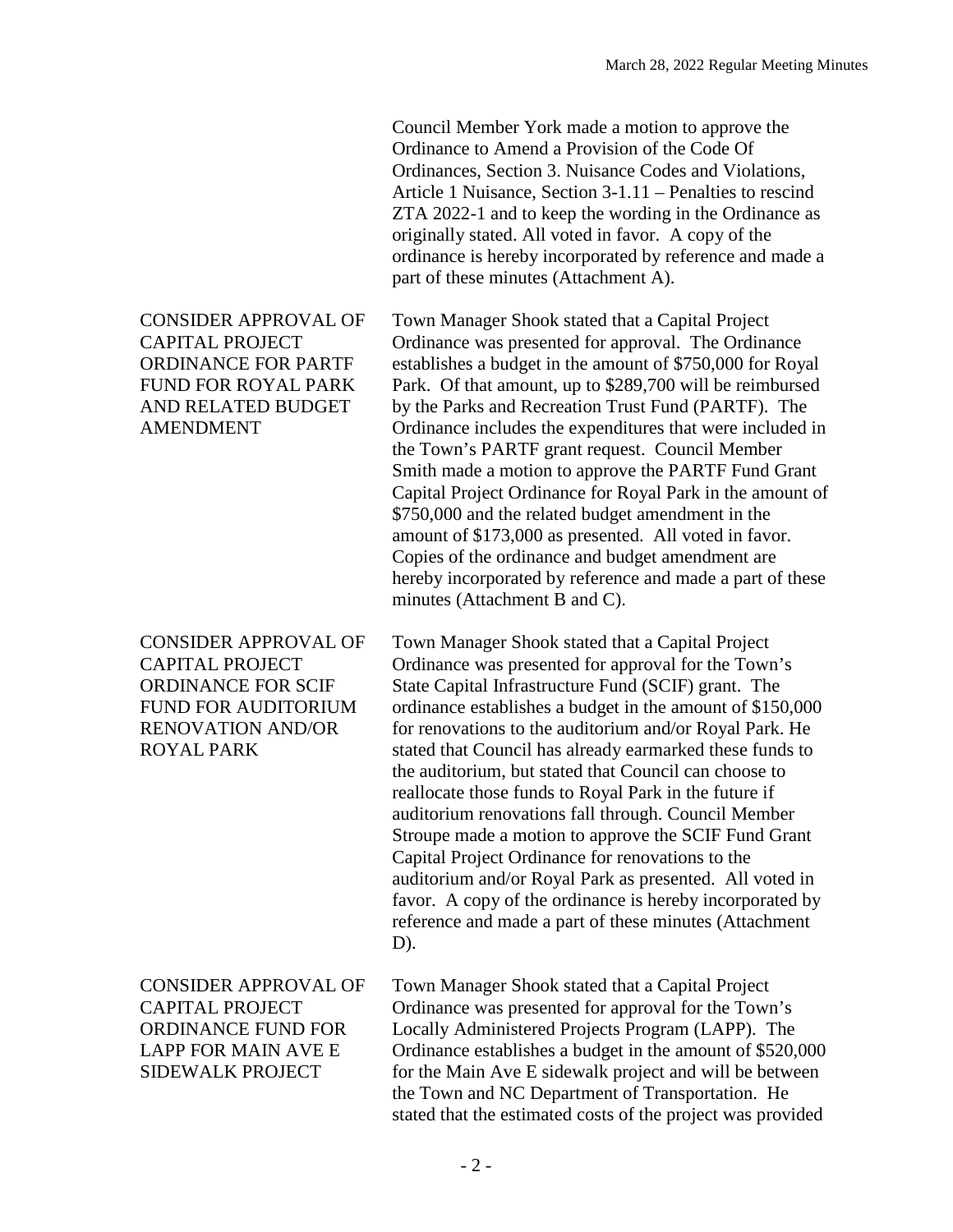two years ago and he expects the cost to increase significantly due to current inflation. Council Member Stroupe made a motion to approve the LAPP Fund Grant Capital Project Ordinance for the Main Ave E Sidewalk Project in the amount of \$520,000 and the related budget amendment in the amount of \$440,000 as presented. All voted in favor. Copies of the ordinance and budget amendment are hereby incorporated by reference and made a part of these minutes (Attachment E and F).

NEW BUSINESS: CONSIDER APPROVAL OF 160D REVISION TO THE CODE OF ORDINANCES MINIMUM HOUSING **SECTION** 

CONSIDER APPROVAL OF CONTRACT WITH NC DEPARTMENT OF TRANSPORTATION FOR FEDERAL FUNDING FOR THE MAIN AVE E SIDEWALK PROJECT

CONSIDER APPROVAL OF CONTRACT WITH THE NC DEPARTMENT OF NATURAL AND CULTURAL RESOURCES FOR THE NC PARTF AGREEMENT

Town Manager Shook stated that Planner Justice was not in attendance and he recommended to postpone the consideration of 160D Revisions to the Code of Ordinances Minimum Housing Section until the April regular meeting. Council was in agreement. No action was taken.

Town Manager Shook stated that the contract presented for approval is with the NC Department of Transportation (DOT) for the Main Ave E sidewalk project. He stated that the estimated cost of the project was \$520,000. NCDOT will partner with the Town and the Town will be reimbursed for 80% of allowed expenses up to \$416,000. Eligible project costs include design work, environmental documentation, ROW acquisition and construction. Council Member Smith made a motion to approve the contract with the NC Department of Transportation, Locally Administered Project-Federal, Agreement ID # 11108, for the Main Ave E sidewalk project as presented. All voted in favor. A copy of the executive summary is hereby incorporated by reference and made a part of these minutes (Attachment G).

Town Manager Shook stated that a contract with the NC Department of Natural Cultural Resources for the award of the PARTF grant is presented for approval. He stated that the grant represents a 50/50 match of expenses with the Town receiving up to \$289,700 in grant funds. Council Member York made a motion to approve the contract with the NC Department of Natural and Cultural Resources for the NC Parks and Recreation Trust Fund Project Agreement, as presented. All voted in favor. A copy of the contract is hereby incorporated by reference and made a part of these minutes (Attachment H).

CONSIDER APPROVAL OF RESOLUTION AUTHORIZING Town Manager Shook stated that a resolution was presented to surplus and sale the mobile home at 210 S. Center St. Staff was unable to provide an estimated value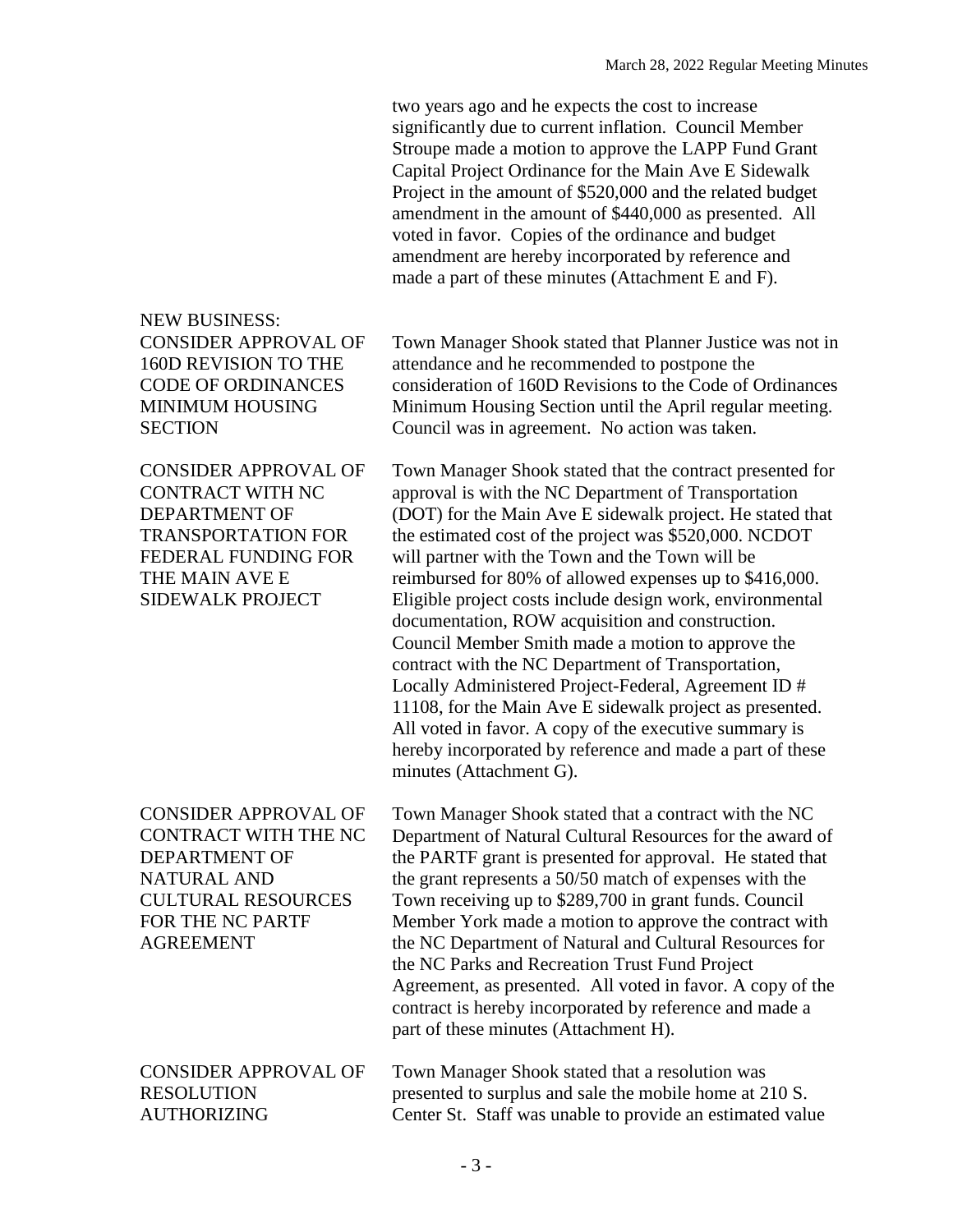## DISPOSITION OF PERSONAL PROPERTY BY PRIVATE SALE – MOBILE HOME AT 210 S CENTER **ST**

## CONSIDER APPROVAL OF REQUEST FROM AUDITORIUM RENTER

due to the age and local restrictions in the County but a sale price of \$5,000 was suggested. Council Member Stroupe made a motion to approve the Resolution Authorizing the Disposition of Certain Personal Property by Private Sale to surplus and sale the 1991 Clay mobile home located at 210 S. Center St. as presented. All voted in favor. A copy of the resolution is hereby incorporated by reference and made a part of these minutes (Attachment I).

Clerk Sanders stated that she was contacted by a Pastor who wanted to rent the auditorium in April. He requested to be able to use one bottle of wine to pour into 6-8 glasses that will be passed to each member. The Pastor stated that it is not for consumption, but a member may take a sip. The Pastor stated that the unused wine will be poured back into the bottle and removed from the premises. Clerk Sanders stated that since the Town's current policy does not allow alcohol, she is presenting the Pastor's request for Council approval. Council Member Honeycutt made a motion to approve the request from the Pastor to use one bottle of wine for the purpose to pass around to the congregation without the intent to consume as requested. Council Members Honeycutt, Stroupe, Weaver and York voted in favor. Council Member Smith was opposed. The motion carried.

CONSIDER REFUND OF RENTER FEES – IN WITH THE OLD (HENRY RIVER MILL VILLAGE) Council Member Honeycutt stated that he wanted to request a full refund of rental fees for the use of the auditorium for the March 18, 2022 showing of the In With The Old (Henry River Mill Village) episode. Council Member Stroupe made a motion to refund all auditorium fees for the March 18, 2022 rental as mentioned above. Before voting, Attorney Dill stated that Council Member Honeycutt could not vote since the refund would be a direct benefit to him. Council Members Smith, Stroupe, Weaver and York voted in favor. Council Member Honeycutt recused himself and did not vote. The motion carried.

| <b>CALL A SPECIAL</b>     | After discussion, Council Member Stroupe made a motion                                             |
|---------------------------|----------------------------------------------------------------------------------------------------|
| <b>MEETING FOR BUDGET</b> | to call a special meeting for the purpose of a budget                                              |
| <b>WORKSHOP</b>           | workshop on Wednesday, April 20, 2022 at 6:00 p.m. in<br>the community center. All voted in favor. |
| <b>MARCH FACILITIES</b>   | The March Facilities Report was provided for review.                                               |

The March Facilities Report was provided for review. Town Manager Shook stated that motion lights have been added to all four corners of the depot.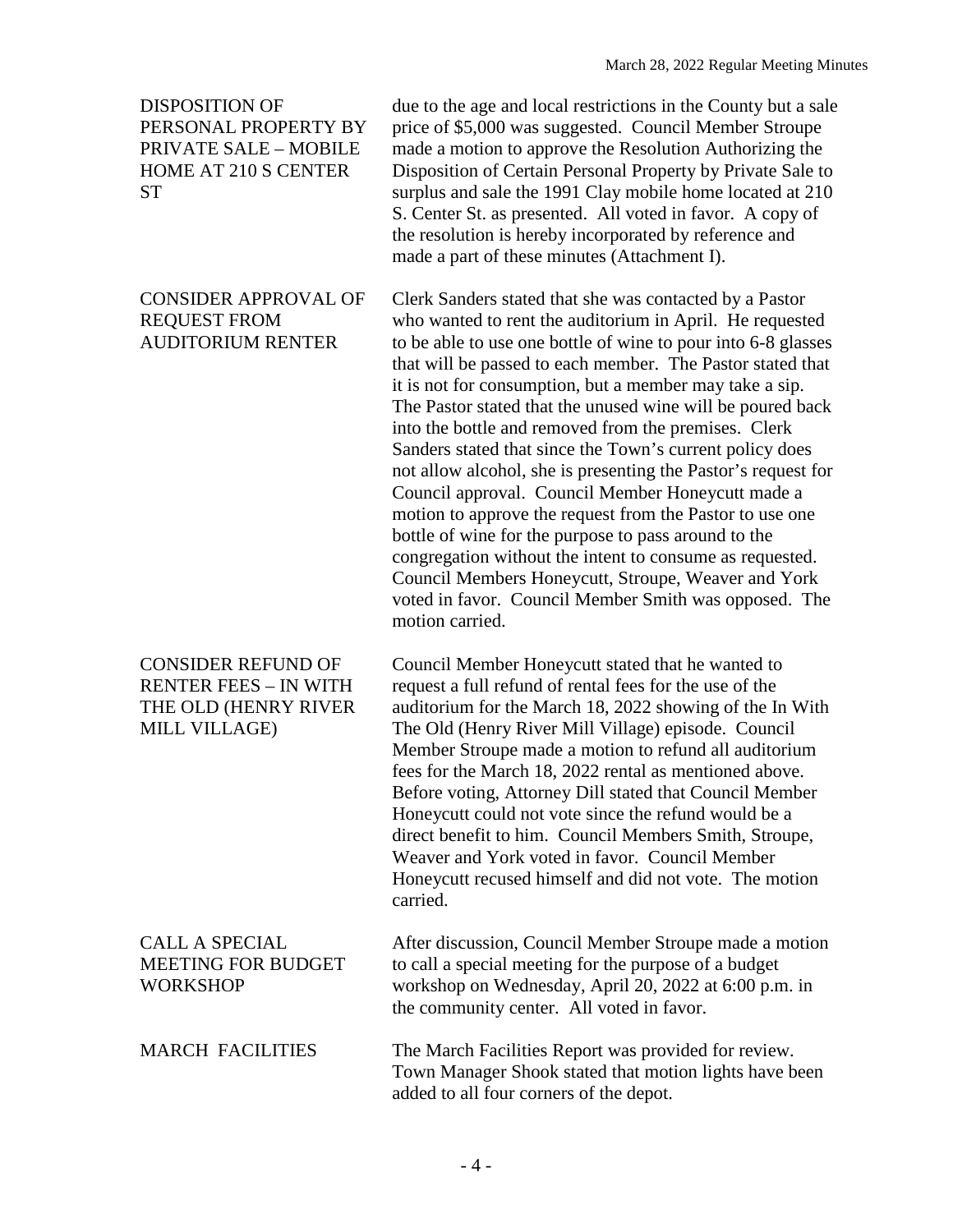| FEBRUARY DELINQUENT<br><b>TAX REPORT</b>                                     | Tax Collector Sanders provided the February tax report. A<br>copy of the report is hereby incorporated by reference and<br>made a part of these minutes (Attachment J).                                                                                                                                                                                                                                                                                                                                                                                                                                                                                                                                                                                                                                   |
|------------------------------------------------------------------------------|-----------------------------------------------------------------------------------------------------------------------------------------------------------------------------------------------------------------------------------------------------------------------------------------------------------------------------------------------------------------------------------------------------------------------------------------------------------------------------------------------------------------------------------------------------------------------------------------------------------------------------------------------------------------------------------------------------------------------------------------------------------------------------------------------------------|
| <b>CONSIDER APPROVAL OF</b><br><b>BURKE COUNTY TAX</b><br><b>SETTLEMENT</b>  | Clerk Sanders stated that due to the recent retirement of<br>Danny Isenhour, Tax Administrator at Burke County,<br>NCGS 105-373 requires him to provide a tax settlement to<br>Council for approval. Council Member York made a<br>motion to approve the July 1, 2021 - March 14, 2022 Tax<br>Settlement Due to Tax Collector Vacancy as presented.<br>All voted in favor. A copy of the tax settlement is hereby<br>incorporated by reference and made a part of these minutes<br>(Attachment K).                                                                                                                                                                                                                                                                                                        |
| <b>CONSIDER APPROVAL OF</b><br><b>APPOINTMENT OF TAX</b><br><b>COLLECTOR</b> | Clerk Sanders stated that a new Burke County Tax<br>Collector for Hildebran taxes is needed due to the<br>retirement of Danny Isenhour. She stated that the interim<br>Tax Collector is Dawn Hutchins and the permanent Tax<br>Administrator will be John Bridges effective April 4, 2022.<br>Council Member Smith made a motion to appoint Dawn<br>Hutchins as the Hildebran Tax Collector for tax year 2021<br>(and delinquent taxes for tax years 2018-2020) effective<br>immediately and John Bridges as the Hildebran Tax<br>Collector for tax year 2021 (and delinquent taxes for tax<br>years 2018-2020) effective April 4, 2022 as presented. All<br>voted in favor. Copies of the appointments are hereby<br>incorporated by reference and made a part of these minutes<br>(Attachment L and M). |
| <b>FEBRUARY DEPUTY</b><br><b>REPORT</b>                                      | The February Deputy report was provided for review.                                                                                                                                                                                                                                                                                                                                                                                                                                                                                                                                                                                                                                                                                                                                                       |
| <b>COMMITTEE REPORTS</b>                                                     | Transportation Advisory Committee (TAC) and<br>Technical Coordinating Committee (TCC) – Town<br>Manager Shook stated that the Board approved the<br>Transportation Improvement Program revisions and<br>released it to the State Board of Transportation; endorsed<br>the City of Hickory application for supplement<br>Congestion Mitigation Air Quality funding for Sandy<br>Ridge Rd project; approved FY 23 Unified Planning<br>Work Program; certified metropolitan planning process;<br>presented regional profile on population, workforce,<br>education and housing; and announced a new call for<br>LAPP projects.<br>Council Member York stated that a division 13 project<br>development update and construction update were<br>presented; Exit 112 is expected to be completed by June        |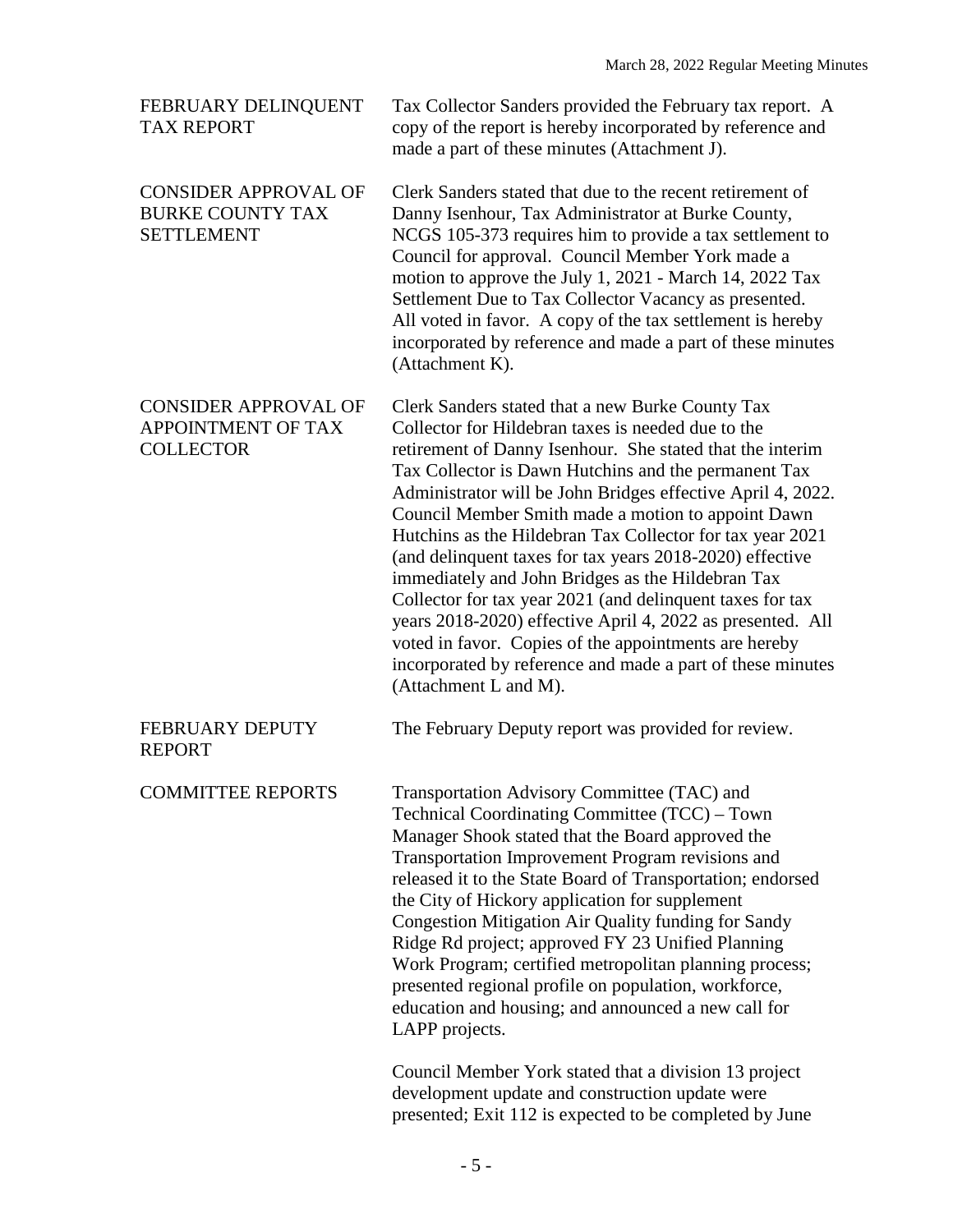2022; and Bruce Eckard was appointed as TAC Chair and Barbara Beatty was appointed as TAC Vice Chair for terms of two years each.

WPCOG Policy Board – Council Member Honeycutt stated that the Board reviewed the ADA transition plan, conducted Board appointments, and reviewed the first reading of the FY 22-23 budget. He announced that the WPCOG Annual Meeting is Thursday, March 30, 2022 at 6:00 p.m.

Burke Economic Development – Town Manager Shook stated that the Board will request a 10% increase in allocations from local governments, including Hildebran. He stated the capital campaign was postponed.

Recreation and Tourism Committee – No report.

Water Resource Committee – No report.

VEDIC – Karen Robinson reported that the Board reviewed the annual audit and financial report, reviewed the delinquent report which accounts for less than 1% of total loans, approved one new loan and modified one loan. VEDIC is now on the Secretary of State website. Ms. Robinson also announced that members of the Long View Police Department are sponsoring a National Night Out community night on May 3, 2022 from  $5:00 - 7:00$  p.m. at the Long View Rec Center.

Library Board – No report.

CONSIDER APPROVAL OF CONTRACT WITH NC OFFICE OF STATE BUDGET AND MANAGEMENT Town Manager Shook stated that the contract with the NC Office of State and Budget Management was presented for approval. The contract is for the award of \$150,000 to be used for the auditorium renovations and/or Royal Park. Council Member Stroupe made a motion to approve the contract with the NC Office of State Budget and Management, Contract # 11031, in the amount of \$150,000 for auditorium renovations and/or Royal Park. All voted in favor. A copy of the contract is hereby incorporated by reference and made a part of these minutes (Attachment N).

OTHER BUSINESS: SECURITY AT THE COMMUNITY PARK LOWER PARKING LOT

Council Member Weaver stated that he has been seeing people drive into the lower parking lot of the Community Park and sit for extended periods of time or walk into the